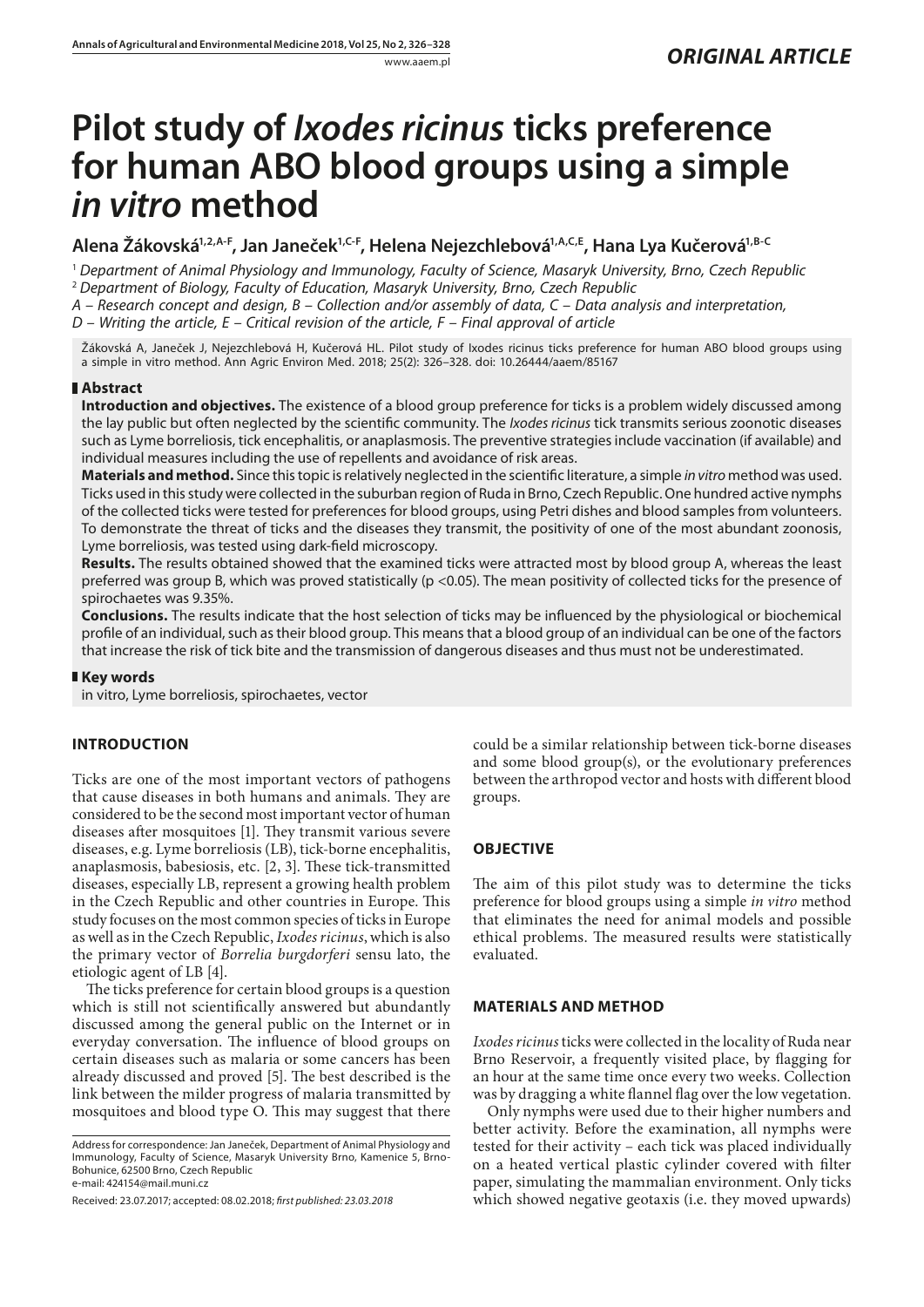Alena Žákovská, Jan Janeček, Helena Nejezchlebová, Hana Lya Kučerová . Pilot study of *Ixodes ricinus* ticks preference for human ABO blood groups…

were considered to be attracted by the host and used for the experiment. In this way, the total number of one hundred nymphs was selected.

The preferences of ticks for human blood groups were examined with a simple method using sterile Petri dishes. Samples of blood were obtained from healthy volunteers whose blood type had been previously determined. Blood sample collection was performed by a finger prick. A drop of blood of every blood type (A, B, AB or O) was applied to a sterile layer of filter paper on a Petri dish. The distances between individual drops were the same. The tick was placed in the middle of a dish. One hundred nymphs were used, as described above. Which blood drop the tick chooses at the beginning of a test (at the time 0) was determined, and then where the tick located after one minute and after two minutes. The simplicity of this *in vitro* method partly eliminates the influence of factors other than the blood itself.

After the experiment, all ticks were also examined for the presence of spirochaetes using dark-field microscopy to show the potential risk of transmission of zoonotic pathogens.

**Statistical analysis.** Analysis of statistical data was performed by means of software STATISTICA 10 (StatSoft, 2011). A chisquared test was used to evaluate the potential influence of blood groups on the behaviour of ticks. These numbers were compared with each other using homogenous groups (Fisher's LSD test). Data with p-value less than 0.05 (i.e. 5%) has been considered as statistically significant.

#### **RESULTS**

The first blood group which a tick chose (at the time  $t=0$ ), was most often group A (36%), followed type O (32%), AB (17%), then group B (15%). The preference for blood groups A and B decreased with time (p=0.0128 and 0.0004, respectively), while the preferences for groups AB and O did not vary significantly with time (p=0.2670 and 0.3396, respectively). It can be stated that the most statistically preferred was blood group A ( $p<0.0001$ ), followed by the second groups – O (p<0.0001) and AB (p<0.0001), and the least preferred was blood group B (p<0.0001) (Fig. 1).



**Figure 1.** Percentage of ticks attracted by a blood drop of a particular blood group and its changes in time

From the total of 321 ticks (64 larvae, 236 nymphs, 14 males and 7 females) collected every second week, 42 samples were positive for the presence of spirochaetes, which means 9.35% positivity. The nymphs show an infectivity value of 11.02%.

#### **DISCUSSION**

From the information obtained from the results, it can be noted that all collected ticks were also tested for the presence of pathogenic spirochaetes, within the framework of the regular monitoring prevalence of *Borrelia burgdorferi* sensu lato at the selected location. The infectivity shows a value of 9.35%. In comparison to other studies undertaken in the Czech Republic and Slovakia, the positivity from Ruda is lower. These studies reveal an average infectivity of 14.1% [6] and 20.4% [7], whereas a study by Venclíková et al. [8] revealed the minimal positivity rate to be between 13.8% – 15% in suburban and natural areas of Ostrava, the third largest city in the Czech Republic.

No relevant information about preferences of ticks for blood groups exists in the scientific literature. However, the preferences to blood groups have been previously tested in mosquitoes. Shirai et al. demonstrated that humans with blood group O attracted more *Aedes albopictus* mosquito than other groups [9]. They also found that H antigen attracted mosquitoes more than A and B antigens. Anjomruz et al. demonstrated a significantly higher blood preference of *Anopheles stephensi* for AB group than to the other groups [10]. Both research teams used human volunteers to study the preferences. In one case, they allowed the mosquitos to feed on the exposed hands of volunteers. In the second study, the experimenters were studying only 'landing'preferences of mosquitos with amputated proboscis. These approaches are ethically and otherwise problematic; therefore, for the current study it was decided to use only blood samples.

The results obtained revealed that the statistically significant preferred blood group was group A, while the least preferred was group B, the preference for which decreased with time. The reason for other studies showing different preferred groups is multifactorial. Some mosquito species are the vector of malaria; it is known that blood group O is protective against severe malaria, while others are not. This could be the reason why some species of mosquitoes in affected areas prefer other blood groups than type O. On the other hand, blood type O is highly prevalent in Africa, which could cause the host preferences of some species of mosquitos for this blood group in humans [10].

The advantages of the *in vitro* approach used in the current research, namely, its simplicity and the suppression of unwanted factors, is also its weakness. The living organism is a complex system of numerous elements which interact with each other, therefore, the effect of the blood group on ticks feeding preferences in the the living organism could be influenced by other factors.

Hence, a future study using *in vivo* approach will be required. The authors cannot suggest using model animals due to the fact that different animal species have different systems of blood groups. One possibility to overcome this problem could be to use human volunteers. However, this approach involves increased risk of contracting a a tick-borne infection. As mentioned above, one possibility is to amputate the proboscis of the vector and/or use ticks which have been both bred and kept from eggs in sterile conditions to avoid the risk of carrying infectious agents.